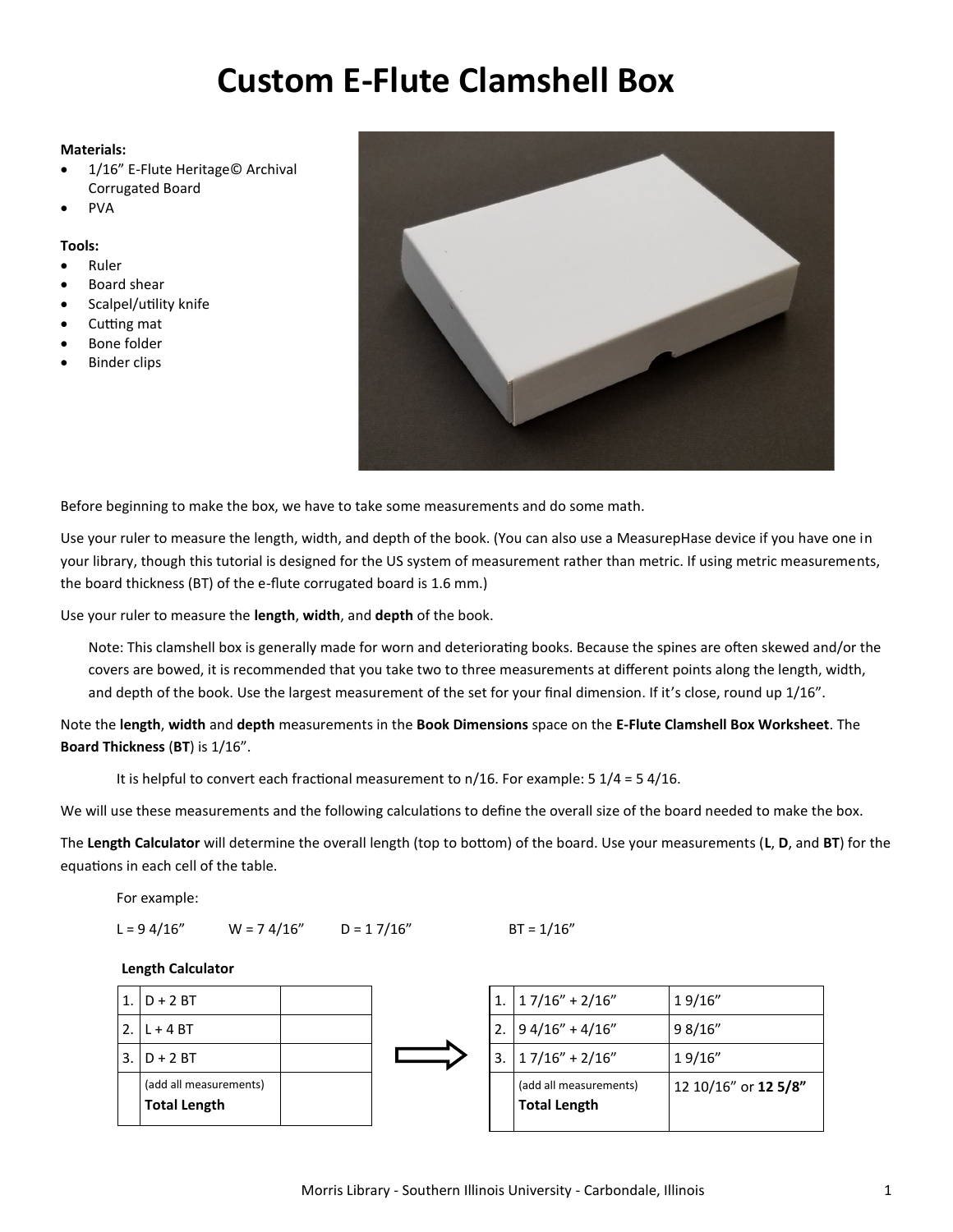The same method is used to figure out the overall width of the board.

The **Width Calculator** will determine the overall width (left to right) of the board. Use your measurements (**W**, **D**, and **BT**) in the equations in each cell of the table. Note that there are two cells that show the measurement of two board thicknesses, or 2/16". This will account for the thickness of the board when folding the edge flaps, as will be shown later on.

The following example uses the same measurements as the above example.

| 1. | $D + 3 B T$            |       |
|----|------------------------|-------|
| 2. | 2 BT                   | 2/16" |
| 3. | $D + 3 B T$            |       |
| 4. | $W + 6 B T$            |       |
| 5. | $D + 3 B T$            |       |
| 6. | $W + 3 B T$            |       |
| 7. | $D + 2 B T$            |       |
| 8. | 2 <sub>BT</sub>        | 2/16" |
| 9. | $D + 2 BT$             |       |
|    | (add all measurements) |       |
|    | <b>Total Width</b>     |       |
|    |                        |       |

**Width Calculator**

| 1. | $17/16$ " + 3/16"                     | 110/16"  |
|----|---------------------------------------|----------|
| 2. | 2/16"                                 | 2/16"    |
| 3. | $17/16" + 3/16"$                      | 1 10/16" |
| 4. | $74/16" + 6/16"$                      | 7 10/16" |
| 5. | $17/16" + 3/16"$                      | 110/16"  |
| 6. | $74/16" + 3/16"$                      | 7 7/16"  |
| 7. | $17/16 + 2/16"$                       | 19/16"   |
| 8. | 2/16"                                 | 2/16"    |
| 9. | $17/16" + 2/16"$                      | 19/16"   |
|    | (add all measurements)<br>Total Width | 23 5/16" |

We now have the overall dimensions of the board. In this example, the board will be 10 7/8" by 15 3/8".

Start with a sheet of e-flute large enough to be able to cut to your total measurements. Make sure it is square on all sides. This is easy to do using a board sheer, squaring each side using the gauges or guides. Alternatively, you can use a T-square and scalpel/utility knife.

Once the board is square, mark the length and width from the **Total Length** and **Total Width** calculations, making sure that the grain is long (see below), and cut the board to the correct size.

A note on grain direction:

I have seen custom boxes from commercial sources that have the grain running either long (the fluting, or corrugations, running parallel with the long edge of the board) or short (the fluting running parallel with the short edge of the board). I cut my boards with the grain running long. I find this gives the box more strength to hold up against crushing forces (for example, being buried under a stack of heavy books, or from shoving it into a packed library shelf). With the grain short, it may be easier to fold the box, but the strength of the walls suffer. In addition, accuracy may be compromised, as the folds will follow the path of least resistance along the fluting and may bend out of line with the measurements.

| and the control of |  |
|--------------------|--|
|                    |  |
|                    |  |
|                    |  |



Grain Long-Yes Grain Short-No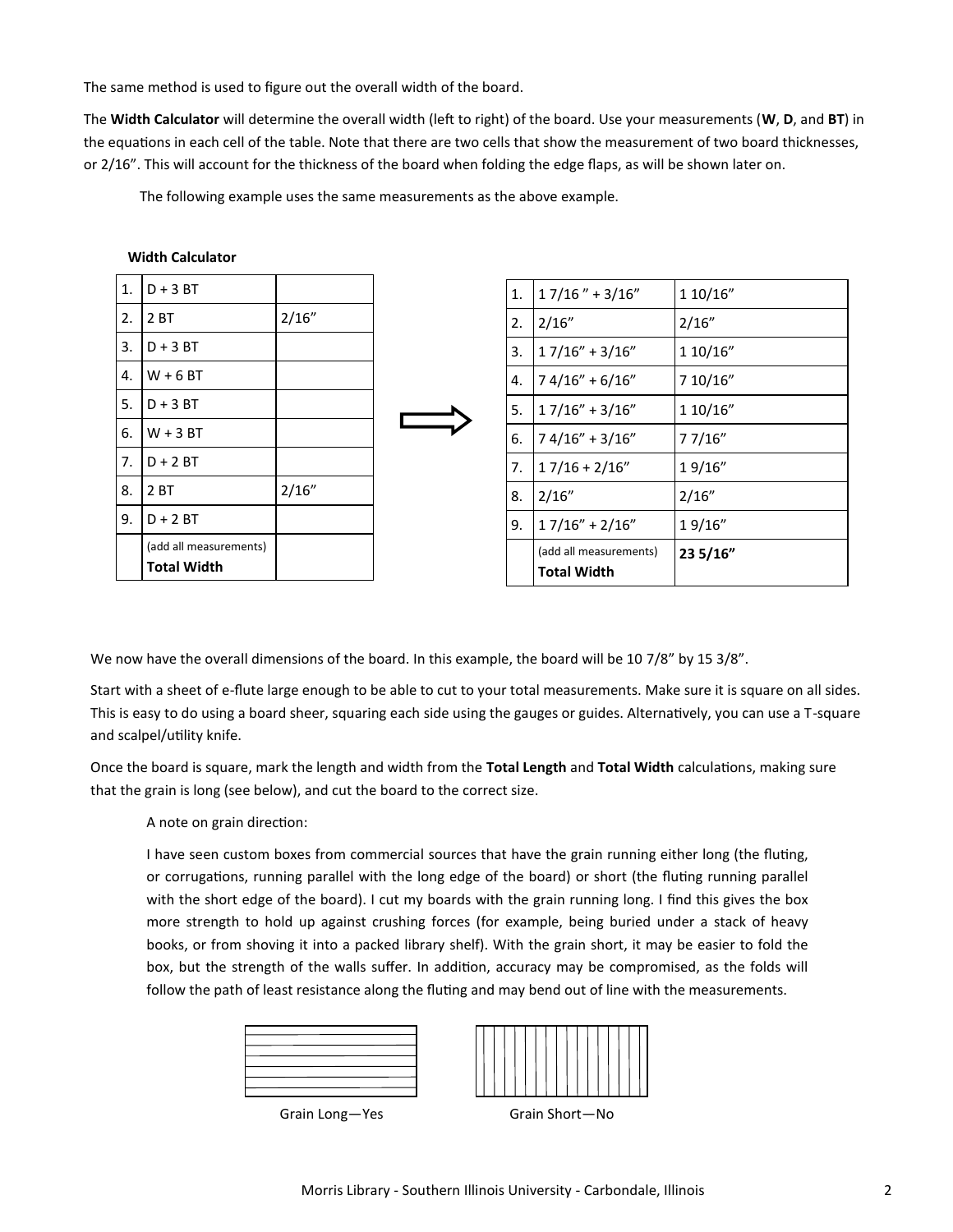Now that the board is the correct size, we will start to mark out the folding lines that will become the structure of the box. Use the **Worksheet** as a guide to correctly mark your board. If you are using e-flute with a colored side and a white side, mark your measurements on the white side.

We will first measure out our guidelines for the **Width** of the box. Placing your ruler parallel to the top (long) edge of the board, measure from the left edge of the board the length from box **1.** of the **Width Calculator** (in our example, 1 10/16"), and make a mark.

From the mark you just made, measure the length from box **2.** of the **Width Calculator** (2/16") and make a mark.

From this mark, measure the length from box **3.** of the **Width Calculator** (1 10/16") and make a mark.

Continue making marks in this manner using the measurements from boxes **4.** through **9.** of the **Width Calculator**. This should take you all the way to the right edge of the board.

Repeat this mark-making process at the bottom of the board, placing your ruler parallel with the bottom edge and using the measurements from the **Width Calculator**.

Note: When measuring the marks on the bottom edge, avoid turning the board around 180°. If your board width happens to be a bit short (which sometimes happens when using a board shear), turning it around will skew the measurements, resulting in a skewed box.

You now have a set of marks at the top and the bottom edges of the board. Use your ruler to line up the marks from the top edge to the bottom edge and draw a line from edge to edge as in the illustration below.



We will use this same process to mark and draw the horizontal folding lines.

Placing your ruler parallel to the right (short) edge of the board, measure from the left edge of the board the length from box **1.** of the **Length Calculator** (in our example, 1 9/16"), and make a mark.

From the mark you just made, measure the length from box **2.** of the **Length Calculator** (9 8/16") and make a mark.

If you measured and cut your board accurately, the measurement in box **3.** from the **Length Calculator** (1 9/16") should take you exactly to the bottom edge of the board.

Repeat this mark-making process on the left side of the board, placing your ruler parallel with the left edge and using the measurements from the **Length Calculator**. Again, avoid rotating the board 180°.

You now have a set of marks at the right and left edges of the board. Use your ruler to line up the marks from the left edge to the right edge and draw a line from edge to edge as in the illustration below.



Morris Library - Southern Illinois University - Carbondale, Illinois 3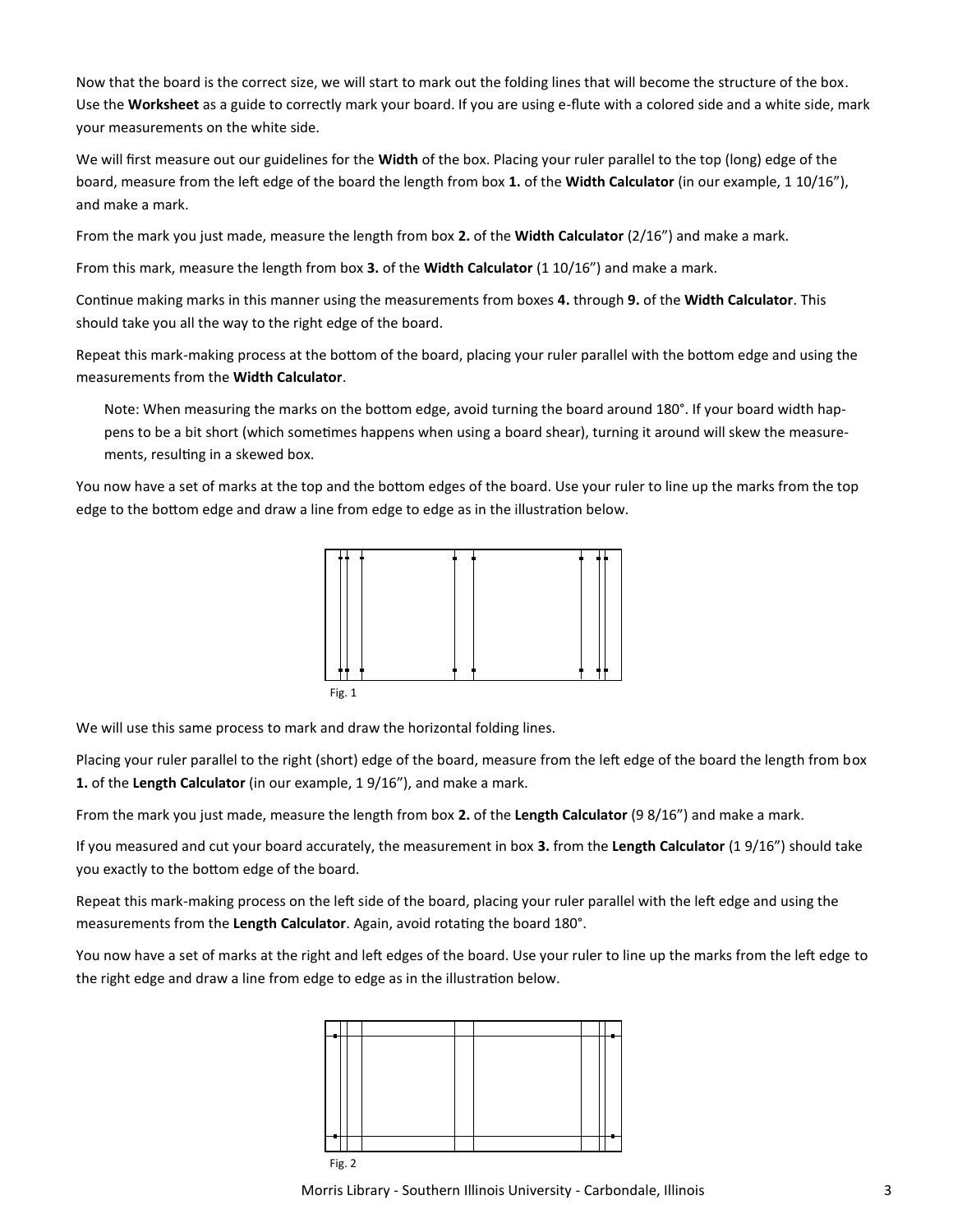

Next we need to measure, mark, and cut the locations of the tabs that will fold under the edge flaps of the box. Use the **Cutting and Folding Guide** for reference.

To create **Tab A** at the upper left corner of the board, measure one board thickness (1BT) down from the top edge and make a mark in two places between the fore edge line and the left edge of the board. Draw a line through these points.

Measure one board thickness (1 BT) above the upper folding line. Make a mark in two places between the fore edge line and the left edge of the board. Draw a horizontal line through these points from the fore edge line to the left edge of the board.

Measure one board thickness (1 BT) below the upper folding line. Make a mark in two places between the fore edge line and the left edge of the board. Draw a horizontal line through these points from the fore edge line to the left edge of the board

To create **Tab A** at the lower left corner of the board, measure one board thickness (1BT) up from the bottom and make a mark in two places between the fore edge line and the left edge of the board. Draw a line through these points.

Measure one board thickness (1 BT) above the lower folding line. Make a mark in two places between the fore edge line and the left edge of the board. Draw a horizontal line through these points from the fore edge line to the left edge of the board.

Measure one board thickness (1 BT) below the lower folding line. Make a mark in two places between the fore edge line and the left edge of the board. Draw a horizontal line through these points from the fore edge line to the left edge of the board



Fig. 4

Using your scalpel or utility knife, cut along the lines you just made from the fore edge line to the left edge of the board. Make a small angular cut where the fore edge line meets the top edge of the board, as shown above. Cut a small vertical line at the fore edge line connecting the two cuts at the upper folding line. Figure 4a shows a simplified diagram of where to cut the lines for the tab. Cut along the dotted lines. Repeat this for Tab A at the bottom.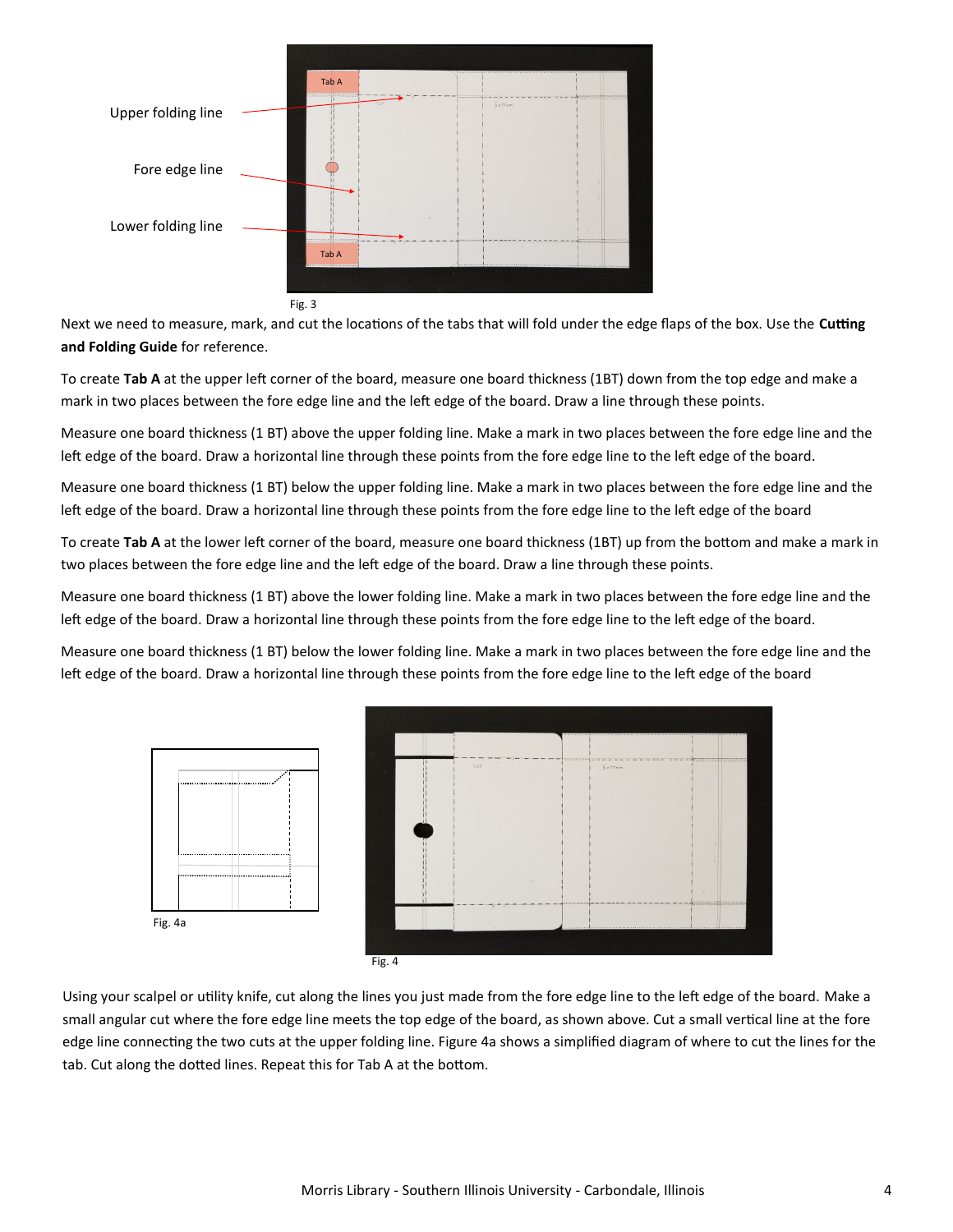

To make the notch in the middle of the fore edge flap, which will help to open the box, measure exactly halfway between the top and bottom edge of the board. Draw an oval over the two vertical lines, as shown above.

Cut out the oval with your scalpel or utility knife. You can also use a 3/4" punch to create a clean, round notch. However you will have to offset the punch on either side of the line and make two strikes in order to achieve the oval shape. A punch was used in the example picture above.



Next, we will work on the right side of the board (the bottom of the box).

We first have to shrink the right half of the board so that , when folded, it will fit inside the left, or top, side of the box. Use the **Cutting and Folding Guide** for reference for the following instructions.

Measure down one board thickness (1 BT) from the top edge and make a mark in two places. Draw a line through these marks from the left spine edge to the right edge of the board.

Next measure down one board thickness (1 BT) from the upper folding line and make a mark in two places. Draw a line through these marks from the left center line to the right edge of the board. This line will be referred to as the *adjusted* upper folding line.

Measure up one board thickness (1 BT) from the bottom edge and make a mark in two places. Draw a line through these marks from the left spine edge to the right edge of the board.

Finally, measure up one board thickness (1 BT) from the lower folding line and make a mark in two places. Draw a line through these marks from the left center line to the right edge of the board. This line will be referred to as the *adjusted* lower folding line.

These new lines now define the smaller, inset area of the box.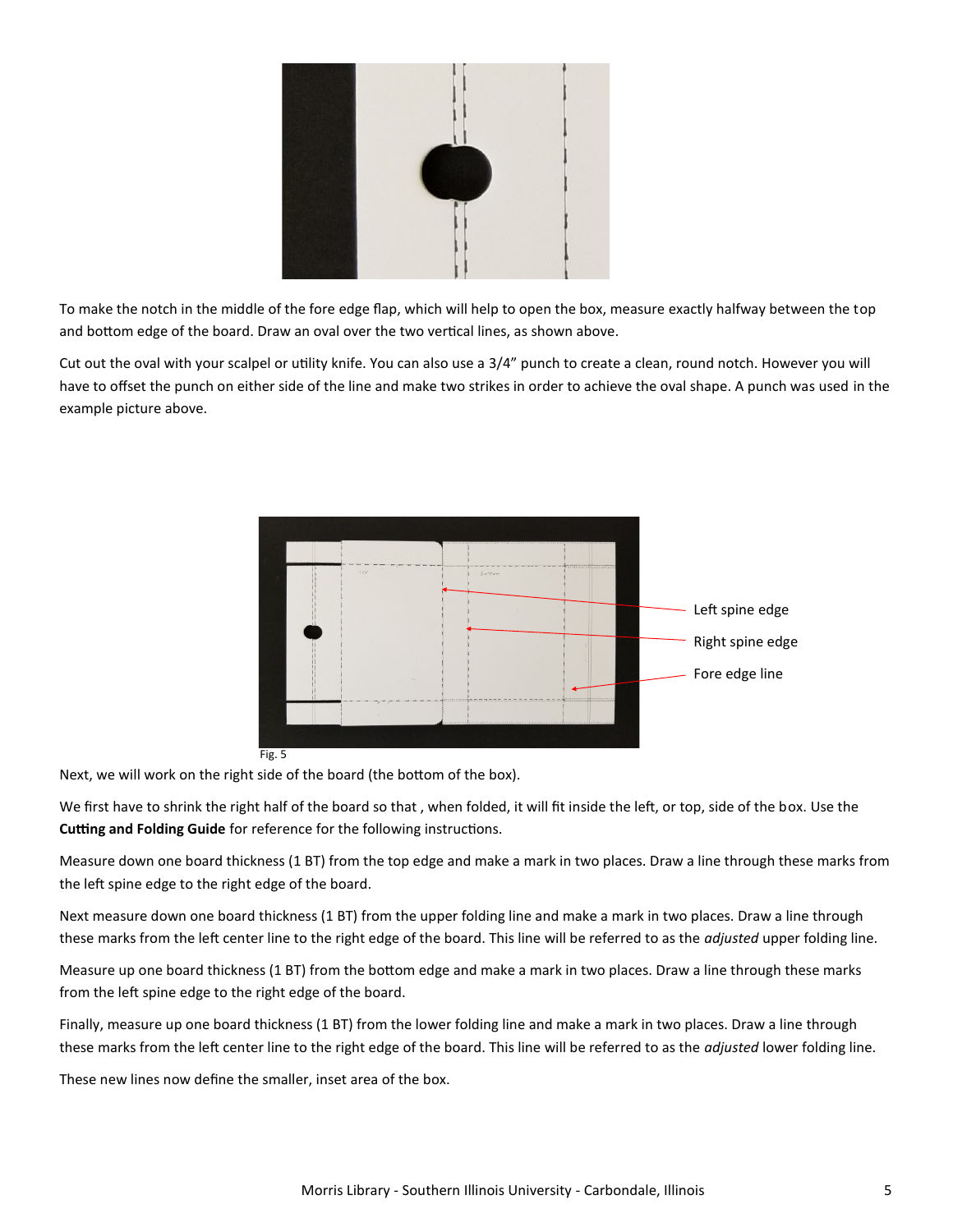|        | $\sim$<br>TOP | BOTTOM                                 |           |
|--------|---------------|----------------------------------------|-----------|
|        |               |                                        |           |
|        |               |                                        |           |
|        |               |                                        |           |
|        |               |                                        |           |
|        |               |                                        | $\lambda$ |
|        |               | <b><i><u>PERSONAL PROPERTY</u></i></b> |           |
|        |               |                                        |           |
|        |               |                                        |           |
| Fig. 6 |               |                                        |           |

Fig. 6

Before we make **Tab B**, we have to trim down the outside edges of the right side of the board.

Cut along the horizontal line you just drew, one board thickness below the top edge, from the left spine edge to the right edge of the board.

Do the same at the bottom. Cut along the horizontal line, one board thickness above the bottom edge, from the left spine edge to the right edge of the board..



Next we will measure, mark, and cut the lines for **Tab B** in the same way we did for **Tab A**.

To create **Tab B** at the upper right corner of the board, measure one board thickness (1BT) down from the top edge and make a mark in two places between the fore edge line and the right edge of the board. Draw a line through these points.

Measure one board thickness (1 BT) above the adjusted upper folding line. Make a mark in two places between the fore edge line and the right edge of the board. Draw a horizontal line through these points from the fore edge line to the right edge of the board.

Measure one board thickness (1 BT) below the adjusted upper folding line. Make a mark in two places between the fore edge line and the right edge of the board. Draw a horizontal line through these points from the fore edge line to the right edge of the board

To create **Tab B** at the lower right corner of the board, measure one board thickness (1BT) up from the bottom and make a mark in two places between the fore edge line and the left edge of the board. Draw a line through these points.

Measure one board thickness (1 BT) above the adjusted lower folding line. Make a mark in two places between the fore edge line and the right edge of the board. Draw a horizontal line through these points from the fore edge line to the right edge of the board.

Measure one board thickness (1 BT) below the adjusted lower folding line. Make a mark in two places between the fore edge line and the right edge of the board. Draw a horizontal line through these points from the fore edge line to the right edge of the board

Using your scalpel or utility knife, cut along the lines you just made from the fore edge line to the right edge of the board. Make a small angular cut where the fore edge line meets the top edge of the board, as shown above. Cut a small vertical line at the fore edge line connecting the two cuts at the adjusted upper folding line. Figure 7a shows a simplified diagram of where to cut the lines for the tab. Cut along the dotted lines. Repeat this for Tab B at the bottom.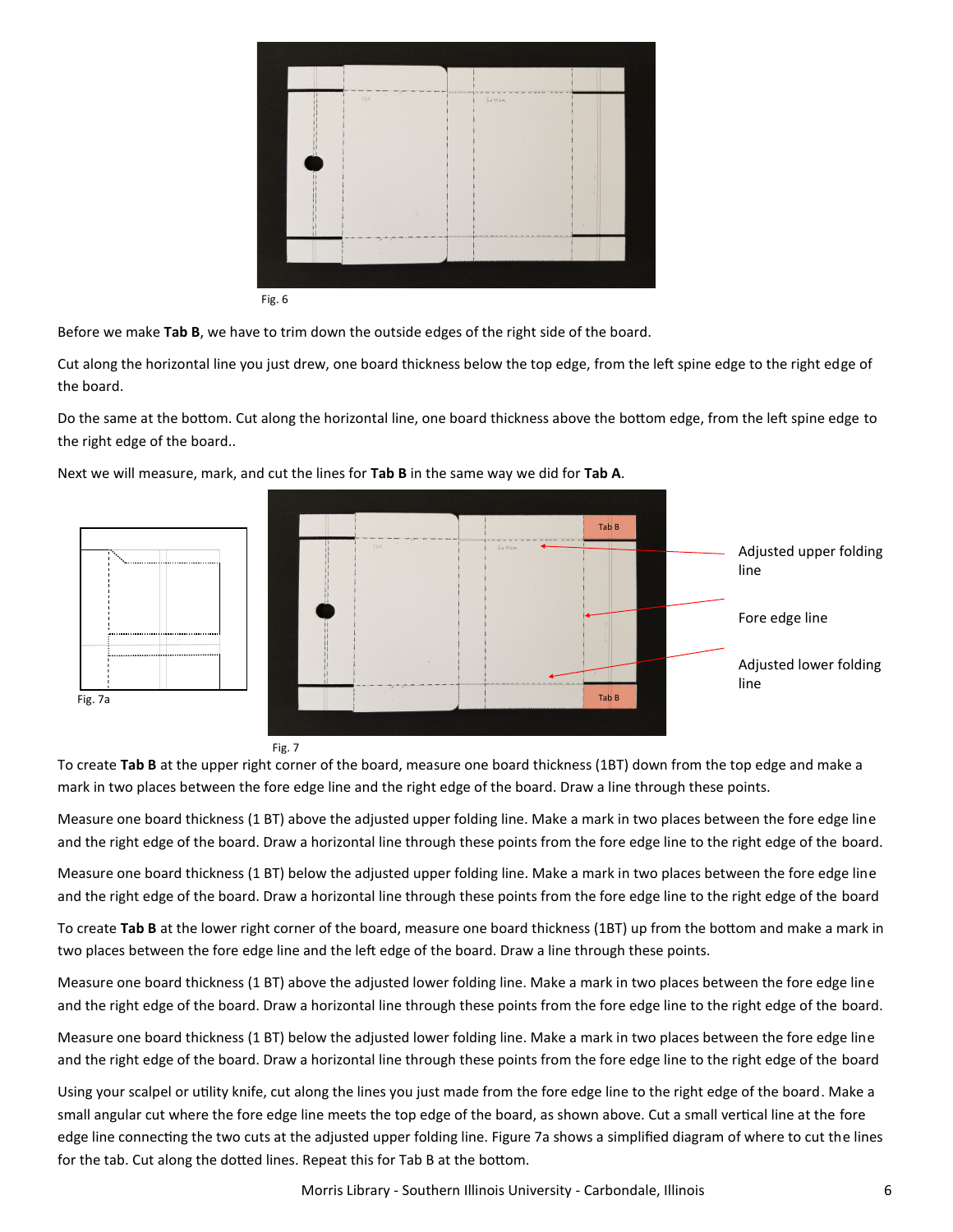

The next cut to make is for the **Spine Tab**. Use the **Cutting and Folding Guide** and Figs. 8a/b above for reference.

Using your scalpel or utility knife, make a vertical cut along the left spine edge from the top edge down to the adjusted upper folding line (one board thickness below the original upper folding line). Make a horizontal cut along the adjusted upper folding line from the left spine edge to the right spine edge.

Repeat this for the bottom **Spine Tab**. Make a vertical cut along the left spine edge from the bottom edge up to the adjusted lower folding line (one board thickness above the original lower folding line). Make a horizontal cut along the adjusted lower folding line from the left spine edge to the right spine edge.

Finally, trim the corner of the top edge flap near the left spine edge by make a rounded cut about 1/2" in size (see Fig. 8a). Repeat this for the tail edge flap. Using a small pair of scissors makes easy work of this. This creates a nice rounded corner on the top cover of the box.



At this point, all of the cuts have been made and we can now start assembling the box.

Fig. 9

Using the **Cutting and Folding Guide** as reference, place a ruler along each dashed line. Run the edge of your bone folder over each line a few times to make a crease. Be careful not to press too hard while creasing the lines that run with the grain (horizontal lines) as you might end up piercing the paper.

Next, fold each creased line up and over, using your ruler as a straight edge to fold over. It is helpful to push the folds as flat as you can. You could also run a bone folder over the outside of each fold to make a more crisp line. This helps prevent the box from opening up on its own. Each fold will be made in the same direction - towards the inside of the box.

The box should now look like the one pictured in Fig. 9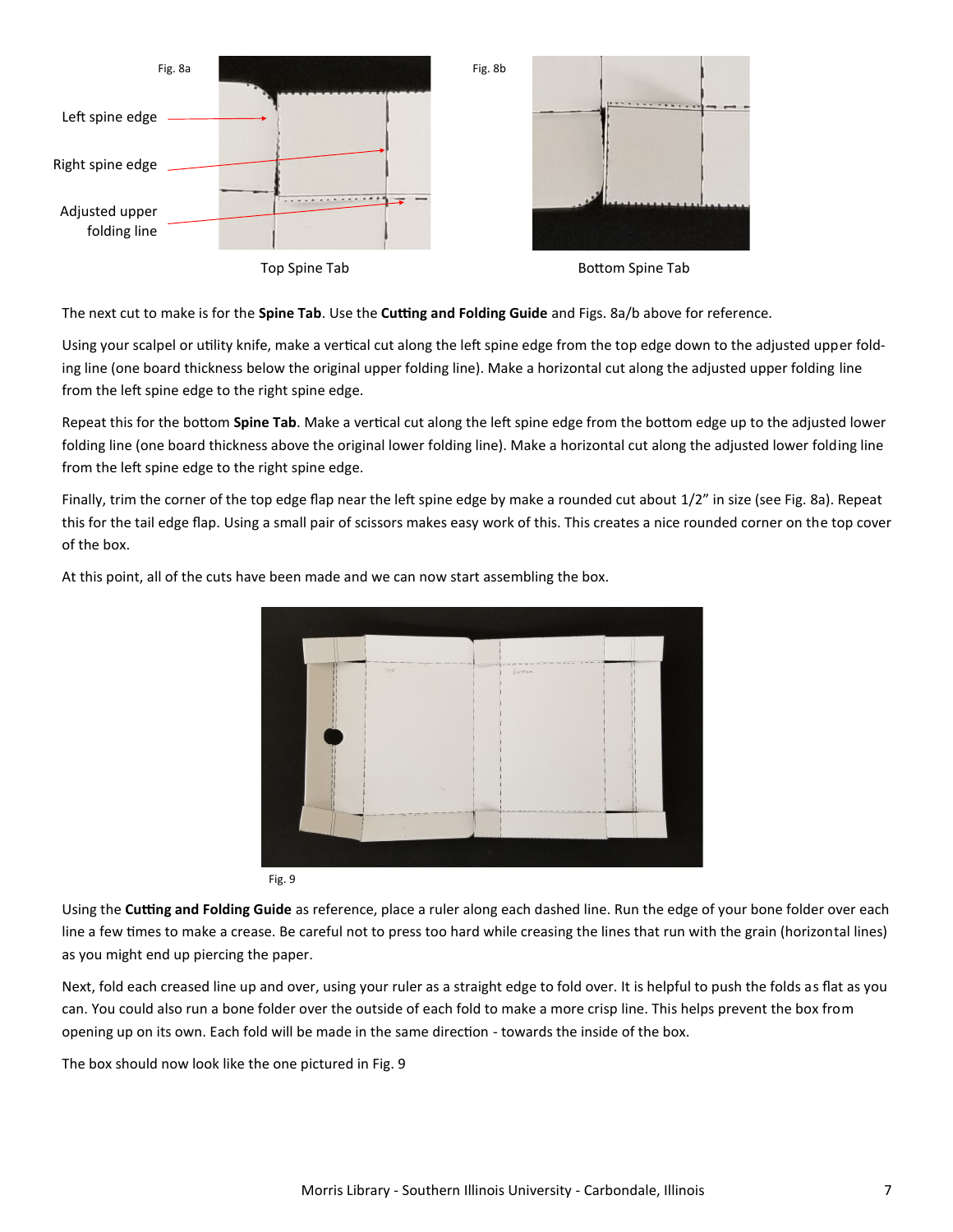

On the right (or bottom) side of the box, apply PVA to the inside of the Fore Edge Flap as notated by the shaded areas in Fig. 10a. You can use straight or diluted PVA for this step, but straight PVA is preferred. You won't need that long to maneuver the tabs into place and it will set-up within a few minutes.

Next, fold the **Top edge flap** and the **Tail edge flap** towards the inside while simultaneously folding both top and bottom **Tab B** towards the inside. Hold these folds in place while folding the **Fore edge Flap** over **Tab B** and back in on itself, sandwiching the tabs under the flap.

Pinch and smooth along the folded fore edge flap for a few seconds to make sure the glue has adhered to the tabs. Affix small binder clips to hold the flap closed over the tabs.

Your box should now look like Fig. 10b.







Repeat this process for the left (or top) side of the box.

Apply PVA to the inside of the Fore Edge Flap as notate by the shaded areas in Fig. 11a.

Next, fold the **Top edge flap** and the **Tail edge flap** towards the inside while simultaneously folding both top and bottom **Tab A** towards the inside. Hold these folds in place while folding the **Fore edge Flap** over **Tab A** and back in on itself, sandwiching the tabs under the flap.

Pinch and smooth along the folded fore edge flap for a few seconds to make sure the glue has adhered to the tabs. Affix small binder clips to hold the flap closed over the tabs.

Your box should now look like Fig. 11b.

Let the box sit with the binder clips in place for awhile to let the glue dry. Generally, the box should be ready to handle in around ten minutes, though the glue will take a bit longer to set up completely.

When the glue has set up, remove the clips and place your book inside your custom E-Flute Clamshell Box.

Morris Library - Southern Illinois University - Carbondale, Illinois 8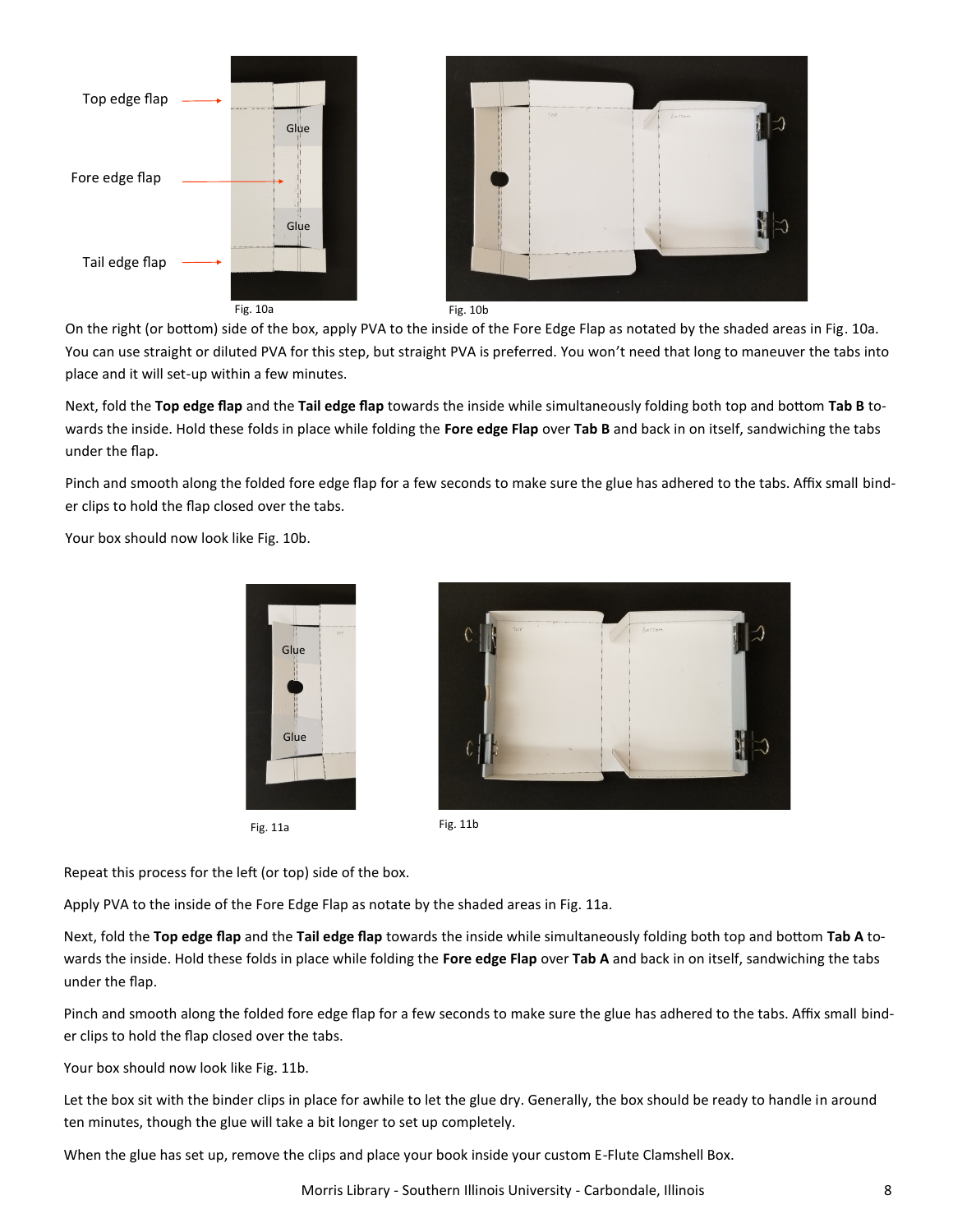## **E-Flute Clamshell Box Worksheet**



**Book Dimensions**

1.  $D + 3 BT$ 2.  $2 B T$  2/16"  $3 \mid D + 3 BT$ 4.  $W + 6 BT$ 5.  $D + 3 BT$ 6. W + 3 BT 7.  $D + 2 BT$ 8.  $2 B T$  2/16" 9.  $D + 2 BT$ (add all measurements)

Total Width